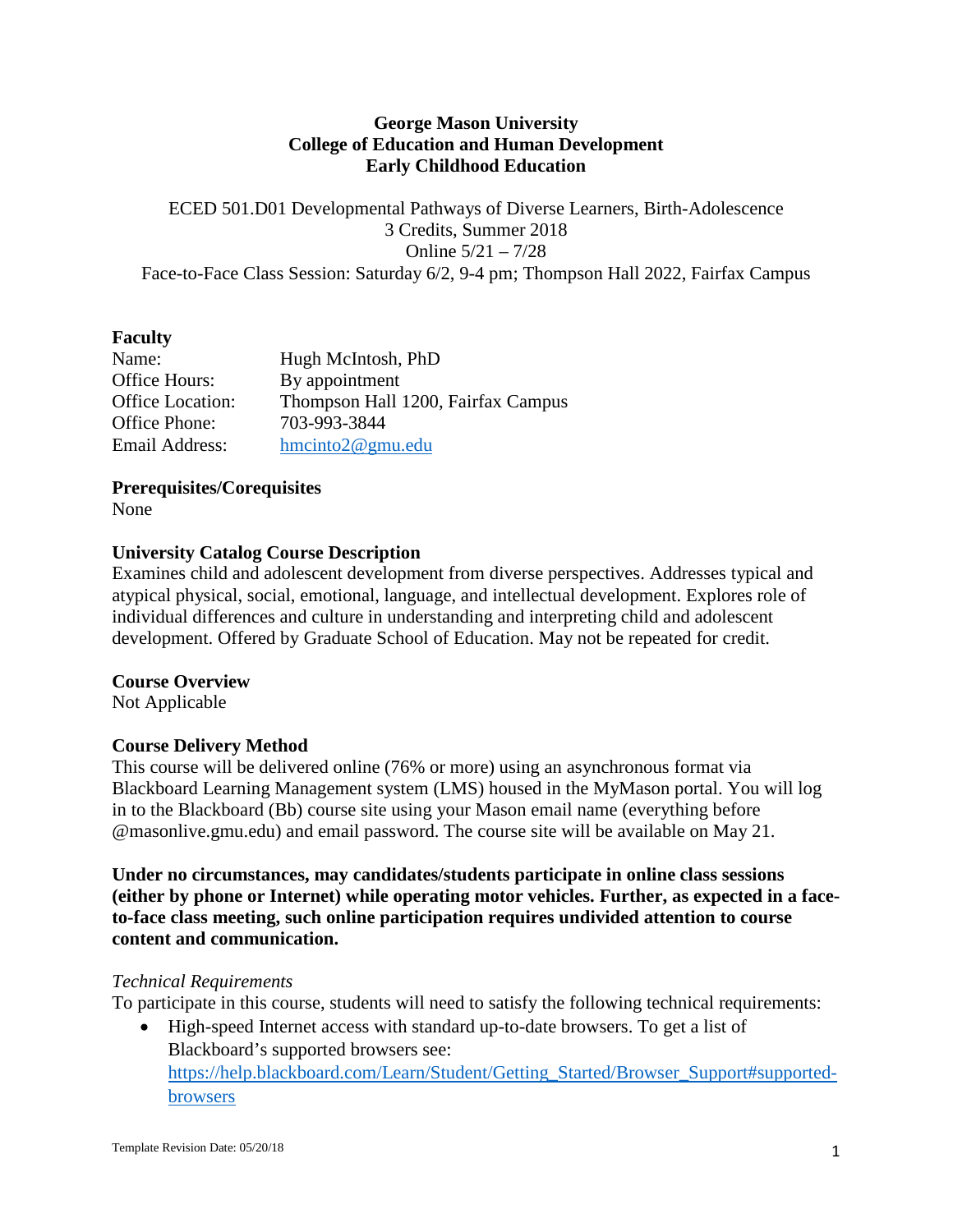To get a list of supported operation systems on different devices see: [https://help.blackboard.com/Learn/Student/Getting\\_Started/Browser\\_Support#tested](https://help.blackboard.com/Learn/Student/Getting_Started/Browser_Support#tested-devices-and-operating-systems)[devices-and-operating-systems](https://help.blackboard.com/Learn/Student/Getting_Started/Browser_Support#tested-devices-and-operating-systems)

- Students must maintain consistent and reliable access to their GMU email and Blackboard, as these are the official methods of communication for this course.
- Students may be asked to create logins and passwords on supplemental websites and/or to download trial software to their computer or tablet as part of course requirements.
- The following software plug-ins for PCs and Macs, respectively, are available for free download:
	- o Adobe Acrobat Reader:<https://get.adobe.com/reader/>
	- o Windows Media Player:
	- o <https://support.microsoft.com/en-us/help/14209/get-windows-media-player>
	- o Apple Quick Time Player: [www.apple.com/quicktime/download/](http://www.apple.com/quicktime/download/)

## *Expectations*

- Course Week: Because asynchronous courses do not have a "fixed" meeting day, our week will start on the first day listed for each module.
- Log-in Frequency: Students must actively check the course Blackboard site and their GMU email for communications from the instructor, class discussions, and/or access to course materials at least 4 times per week.
- Participation: Students are expected to actively engage in all course activities throughout the semester, which includes viewing all course materials, completing course activities and assignments, and participating in course discussions and group interactions.
- Technical Competence: Students are expected to demonstrate competence in the use of all course technology. Students who are struggling with technical components of the course are expected to seek assistance from the instructor and/or College or University technical services.
- Technical Issues: Students should anticipate some technical difficulties during the semester and should, therefore, budget their time accordingly. Late work will not be accepted based on individual technical issues.
- Workload: Please be aware that this course is **not** self-paced. Students are expected to meet *specific deadlines* and *due dates* listed in the **Course Schedule** section of this syllabus. It is the student's responsibility to keep track of the weekly course schedule of topics, readings, activities, and assignments due.
- Instructor Support: Students may schedule a one-on-one meeting to discuss course requirements, content, or other course-related issues. Those unable to come to a Mason campus can meet with the instructor via telephone or web conference. Students should email the instructor to schedule a one-on-one session, including their preferred meeting method and suggested dates/times.
- Netiquette: The course environment is a collaborative space. Experience shows that even an innocent remark typed in the online environment can be misconstrued. Students must always re-read their responses carefully before posting them, so as others do not consider them as personal offenses. *Be positive in your approach with others and diplomatic in selecting your words*. Remember that you are not competing with classmates, but sharing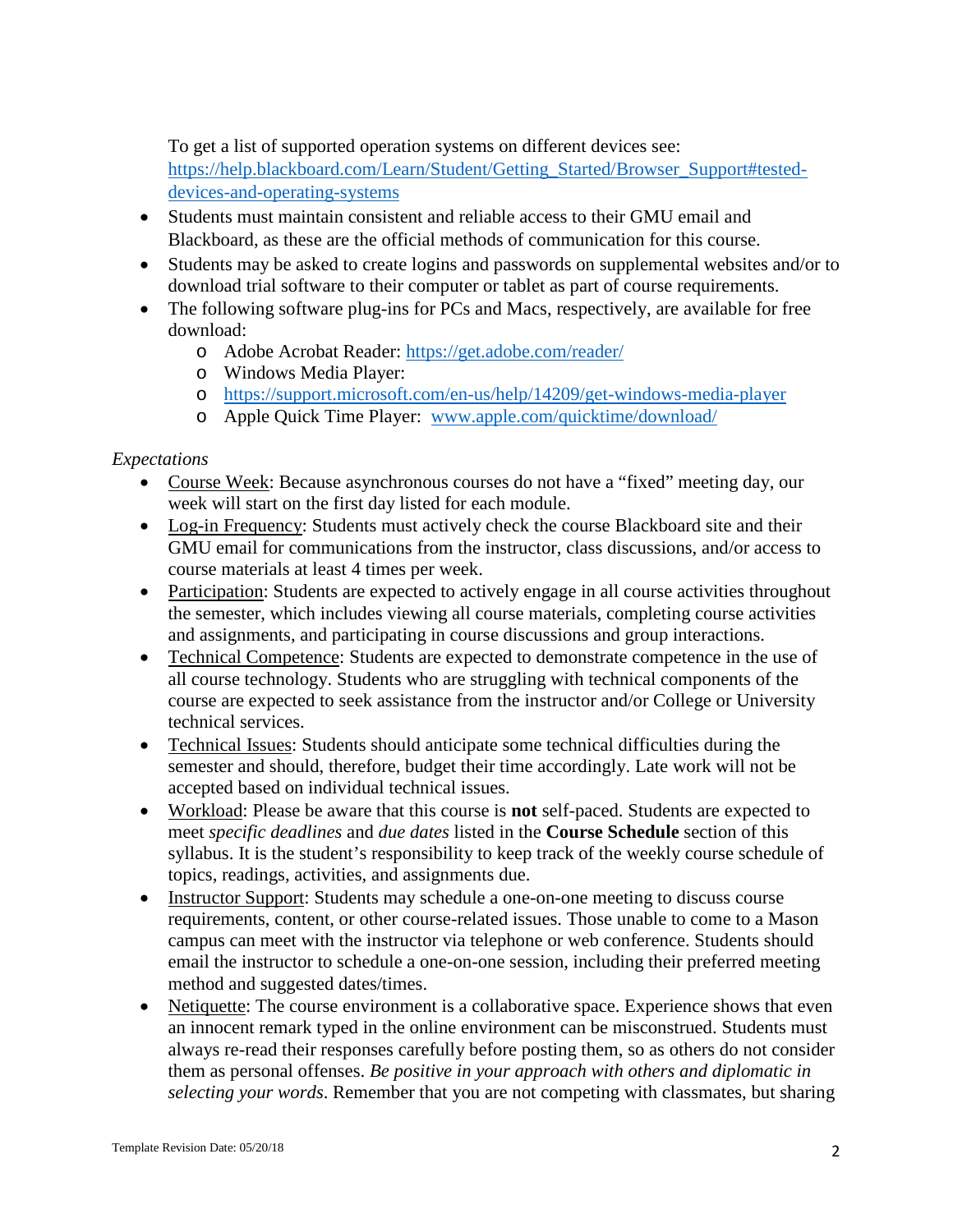information and learning from others. All faculty are similarly expected to be respectful in all communications.

• Accommodations: Online learners who require effective accommodations to ensure accessibility must be registered with George Mason University Disability Services.

## **Learner Outcomes or Objectives**

This course is designed to enable students to do the following:

- 1. Describe the major theories of development and critically examine the theories as they apply to the lives of culturally, linguistically, and ability diverse children and their families.
- 2. Examine the transactional nature of overall development in the context of the family, community, socioeconomic conditions, and culture.
- 3. Identify typical developmental milestones of diverse children from birth through adolescence and their cultural and socioeconomic variations.
- 4. Observe and describe overall development in the social and emotional domains as well as physical and cognitive as it occurs in natural environments and through play.
- 5. Identify environmental and biological/physical/medical at-risk factors that can contribute to possible developmental risk and atypical development across the physical, cognitive, social, and emotional domains.
- 6. Discuss the etiology of major disabilities as well as giftedness.
- 7. Select culturally and linguistically appropriate resources to use with diverse families and their children.
- 8. Identify culturally and linguistically responsive professional practices that facilitate development in the physical, cognitive, social, and emotional domains.
- 9. Explain the effects of child abuse and neglect on development.

## **Professional Standards (Council of Exceptional Children and National Association for the Education of Young Children)**

Upon completion of this course, students will have met the following professional standards:

## **CEC Standard Elements**

*CEC 1.1 Beginning special education professionals understand how language, culture, and family background influence the learning of individuals with exceptionalities. CEC 1.2 Beginning special education professionals use understanding of development and individual differences to respond to the needs of individuals with exceptionalities.*

### **NAEYC Standard Elements**

*NAEYC 1a Knowing and understanding young children's characteristics and needs. NAEYC 1b Knowing and understanding the multiple influences on development and learning.*

## **Required Texts**

American Psychological Association. (2010). *Publication manual of the American Psychological Association* (6th ed.). Washington, DC: Author. ISBN: 978143380562

Lightfoot, C., Cole, M., & Cole. S. (2018). *The development of children* (8th ed.). New York, NY: Worth. ISBN: 9781464178863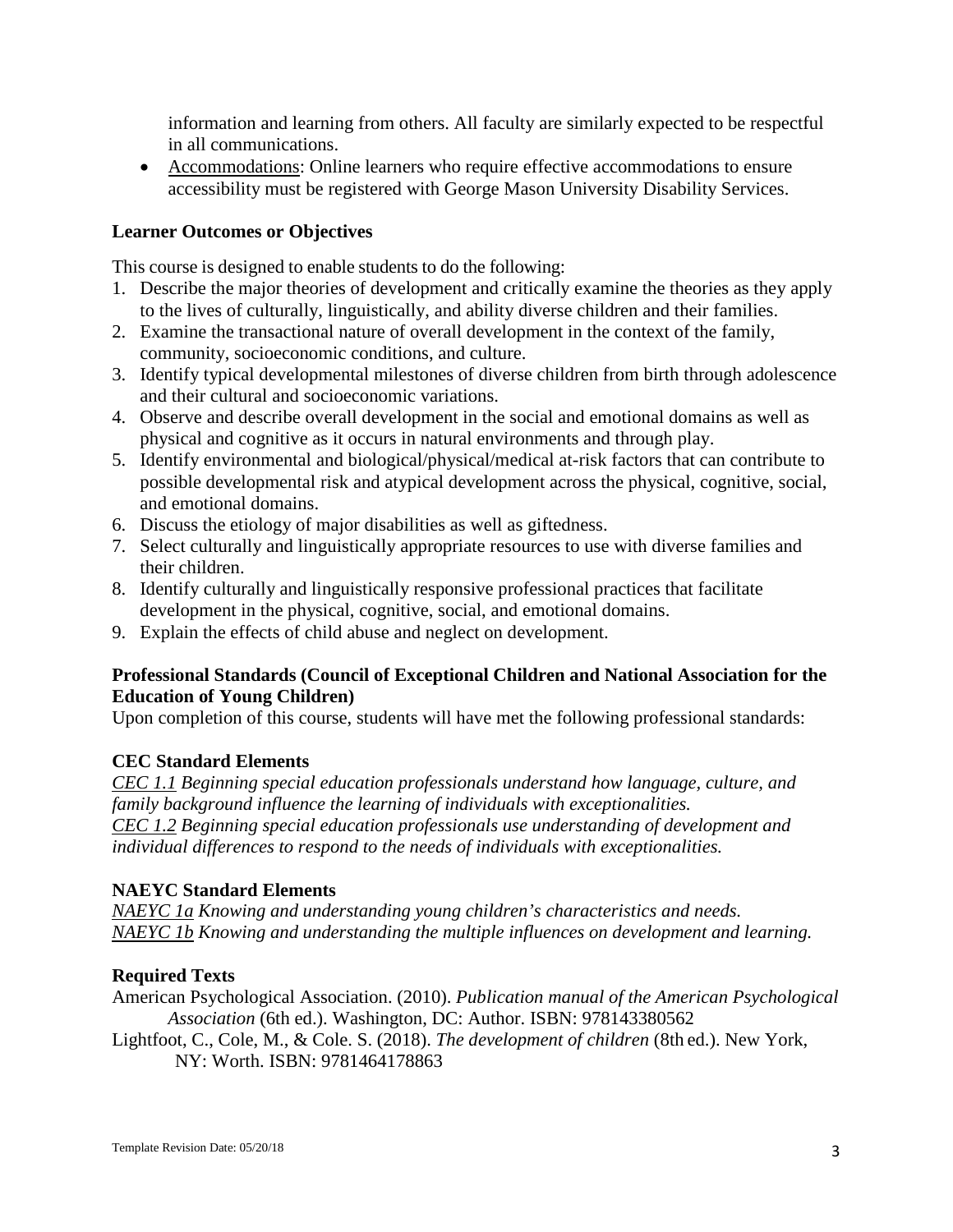This course also requires reading published journal articles on human development. Example journals include the following: *Early Education and Development*, *Child Development*, and *Human Development*. These and other journals are available on the Mason library website.

### **Course Performance Evaluation**

Students are expected to submit all assignments on time in the manner outlined by the instructor (e.g., Blackboard, Tk20, hard copy).

| <b>Assignments</b>                                             | <b>Due Dates</b> | <b>Points</b> |
|----------------------------------------------------------------|------------------|---------------|
| Attendance and Participation                                   | Ongoing          | 15            |
| Online discussions                                             | Ongoing          | 10            |
| Case Studies Analysis Paper                                    |                  |               |
| Infant/Toddler                                                 | June 22          | 25            |
| Preschool                                                      | July 7           | 25            |
| <b>Early Elementary</b>                                        | July 19          | 25            |
| Full Case Studies Analysis uploaded to Tk20 on Bb<br>$\bullet$ | July 19          |               |
| A penalty of about 5% may be assessed for late                 |                  |               |
| submissions                                                    |                  |               |
| <b>TOTAL</b>                                                   |                  | 100           |

### • **Assignments and/or Examinations**

### **Understanding and Integrating Developmental Pathways Case Studies Analysis (75 points)**

This is Key Assessment 2 Content Knowledge: Understanding Development and Learning Case Studies Analysis that shows evidence of meeting CEC and NAEYC Standards. Students will submit the case studies analysis in three parts: (a) infant/toddler, (b) preschool, and (c) early elementary. Students will consolidate the three case study analyses into one document and will submit the consolidated document to Tk20 through Blackboard. Final course grades will not be released until the consolidated document is uploaded. The assessment description and scoring rubric are attached. Each case study analysis is worth 25 points and requires the following parts:

- Part 1: Identifying Children's Unique Characteristics and Needs (12 points)
- Part 2: Describing Developmental Theories (6 points)
- Part 3: Multiple Influences on Young Children's Development (7 points)

## • **Other Requirements**

## **Attendance and Participation (15 points)**

Because active participation and engagement are imperative for optimal learning, preparation for and participation in in-class activities will be evaluated based on the following criteria:

- Students attend class, arrive on time, and stay for the entire class period.
- Students complete readings and prepare for class activities prior to class as evidenced by their ability to discuss and write about the concepts presented and examined in the texts as well as participate fully in related activities.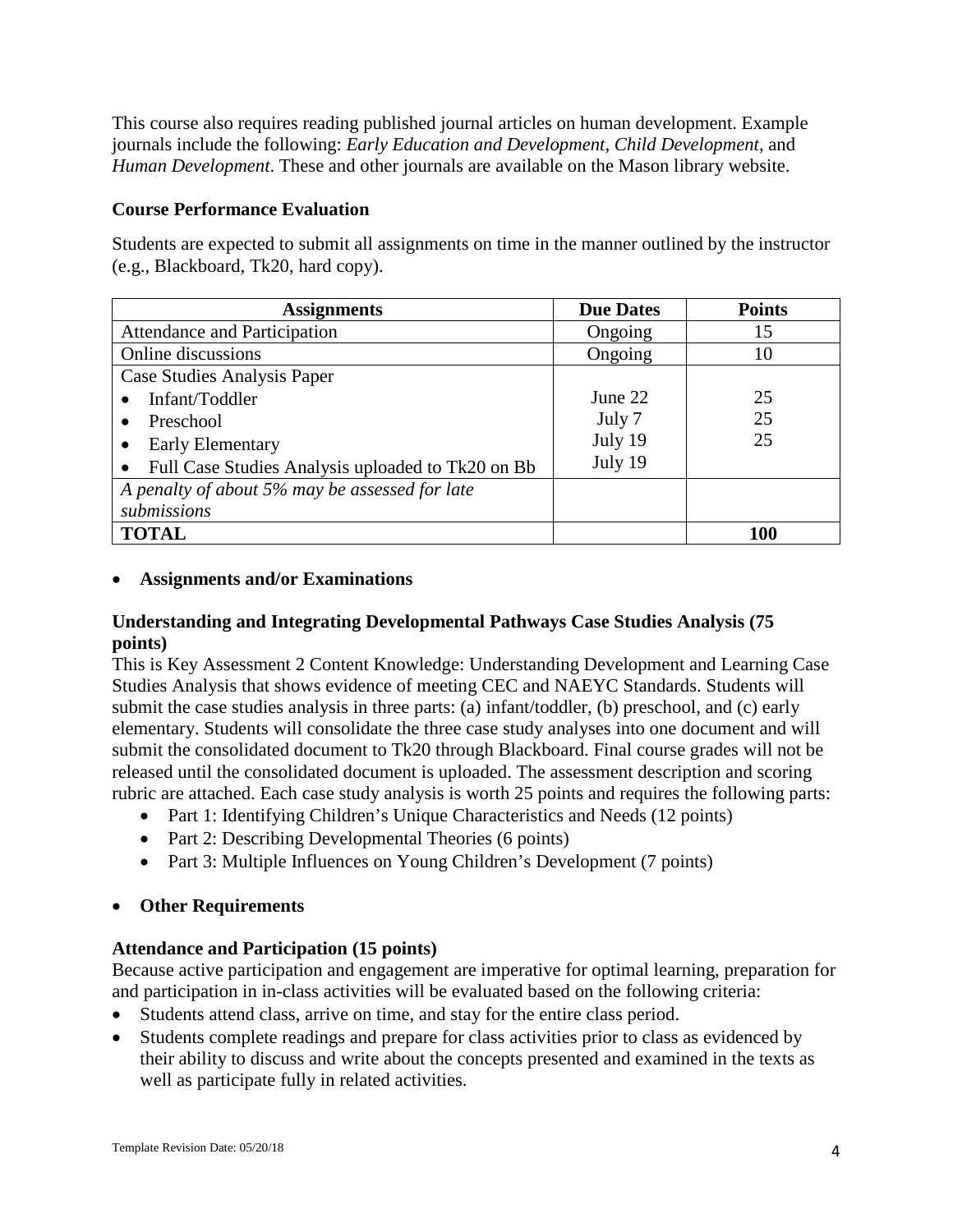- Students are actively involved in in-class and online learning experiences as evidenced by (a) participating in all activities, (b) engaging in small- and large-group discussions, (c) completing written work related to the activities, and (d) supporting the participation and learning of classmates.
- Students show evidence of critical reflective thinking through in-class and online discussions, activities, and written reflections.
- Professional dispositions are to be displayed at all times while interacting with the instructor and other students.

Attendance points  $(.5 \times 14 \text{ modules} = 7 \text{ points})$  are assessed via quizzes, and participation points  $(.8 \text{ [modules 1 & 2] + [0.6 \times 12 \text{ modules}]} = 8 \text{ points}$  are assessed via Apply – Reflect assignments.

## **Online Discussions (10 points)**

Online discussions are evaluated for content, frequency, and punctuality of participation. Discussions for modules 1 & 2 are worth .5 point each and discussions for the other 12 modules are worth .75 point each.

# **Written Assignments**

All formal written assignments will be evaluated for content and presentation. The American Psychological Association, Sixth Edition (APA) style will be followed for all written work. All written work unless otherwise noted must be completed on a word processor and should be proofread carefully. (Use spell check!) If students are not confident of their own ability to catch errors, they should have another person proofread their work. When in doubt, they should check the APA manual. Portions of the APA manual appear at the Style Manuals link on the Mason library website at [http://infoguides.gmu.edu/content.php?pid=39979.](http://infoguides.gmu.edu/content.php?pid=39979) Students may consult the Writing Center for additional writing support.

Students will do the following:

- 1. Present ideas in a clear, concise, and organized manner. (Avoid wordiness and redundancy.)
- 2. Develop points coherently, definitively, and thoroughly.
- 3. Refer to appropriate authorities, studies, and examples to document where appropriate. (Avoid meaningless generalizations, unwarranted assumptions, and unsupported opinions.)
- 4. Use correct capitalization, punctuation, spelling, and grammar.
- 5. Type the paper with double spacing, indented paragraphs, 1-inch margins all around, and 12-point Times New Roman font.

## • **Grading**

 $A = 95-100$   $A = 90-94$   $B = 87-89$   $B = 80-86$   $C = 70-79$   $F = < 70$ Incomplete (IN): This grade may be given to students who are passing a course but who may be unable to complete scheduled coursework for a cause beyond reasonable control.

All CEHD undergraduate and graduate students are held to the university grading policies as described in the Academic Policies section of the current catalog, which can be accessed at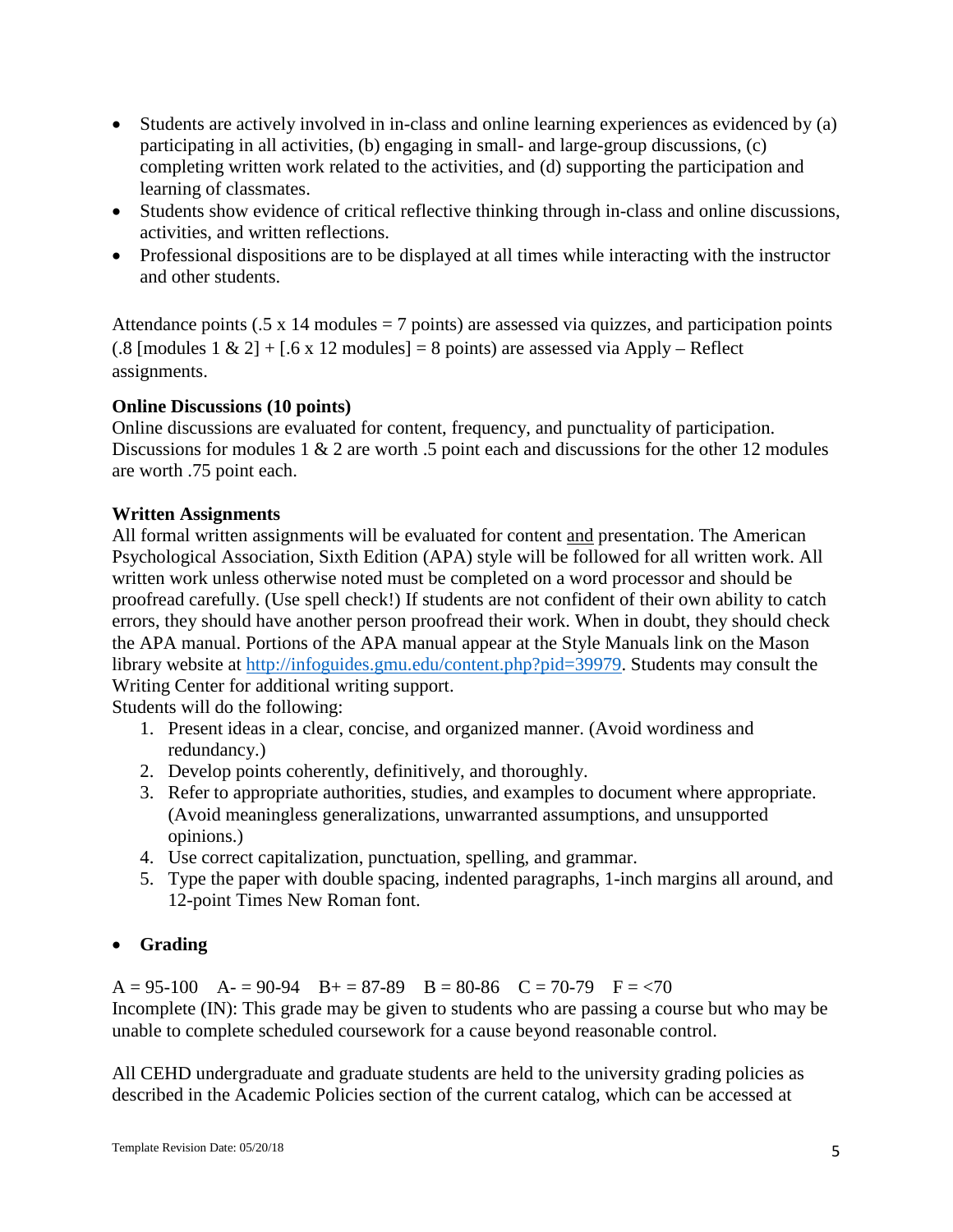[http://catalog.gmu.edu.](http://catalog.gmu.edu/) Those students enrolled in a CEHD Licensure Graduate Certificate program, however, must earn a B- or better in all licensure coursework. A degree-seeking graduate student will be dismissed after accumulating grades of F in two courses or 9 credits of unsatisfactory grades (C or F) in graduate courses. A 3.0 grade point average is required for completion of the graduate degree.

#### **Professional Dispositions**

Students are expected to exhibit professional behaviors and dispositions at all times. See [https://cehd.gmu.edu/students/policies-procedures/.](https://cehd.gmu.edu/students/policies-procedures/)

### **Course Schedule**

| Jun. 2 (in-class)                    | Module 1: The Study of Human Development                        |  |
|--------------------------------------|-----------------------------------------------------------------|--|
|                                      | <b>Module 2: Biocultural Foundations</b>                        |  |
| Jun. 2-Jun. 8                        | Module 3: Prenatal Development & Birth                          |  |
| Jun. 6-Jun. 12                       | Module 4: The First Three Months                                |  |
| Jun. 10-Jun. 16                      | <b>Survey</b>                                                   |  |
|                                      | Module 5: Physical & Cognitive Development in Infancy           |  |
| Jun. 14-Jun. 20                      | Module 6: Social & Emotional Development in Infancy             |  |
| Jun. 18-Jun. 24                      | Module 7: Contexts of Development                               |  |
| Jun. 18, 8:30 p.m.                   | Collaborate session on CSA paper and APA style                  |  |
| Jun. 22                              | Submit CSA paper: Infant/toddler                                |  |
| Jun. 22-Jun. 28                      | Module 8: Language Acquisition                                  |  |
| Jun. 26-Jul. 2                       | Module 9: Physical & Cognitive Development in Early Childhood   |  |
| Jun. 30-Jul. 6                       | Module 10: Social & Emotional Development in Early Childhood    |  |
| Jul. 7                               | <b>Submit CSA paper: Preschool</b>                              |  |
| Jul. 7-Jul. 13                       | Module 11: Physical & Cognitive Development in Middle Childhood |  |
| Jul. 11-Jul. 17                      | Module 12: School as a Context for Development                  |  |
| Jul. 15-21                           | Module 13: Social & Emotional Development in Middle Childhood   |  |
| Jul. 19                              | Submit CSA paper: Kindergarten to grade 3                       |  |
| <b>Submit Full CSA paper to Tk20</b> |                                                                 |  |
| Jul. 19-Jul. 25                      | Module 14: Development in Adolescence                           |  |

Note: Faculty reserves the right to alter the schedule as necessary, with notification to students.

### **Core Values Commitment**

The College of Education and Human Development is committed to collaboration, ethical leadership, innovation, research-based practice, and social justice. Students are expected to adhere to these principles: [http://cehd.gmu.edu/values/.](http://cehd.gmu.edu/values/)

### **GMU Policies and Resources for Students**

#### *Policies*

• Students must adhere to the guidelines of the Mason Honor Code (see <https://catalog.gmu.edu/policies/honor-code-system/> ).